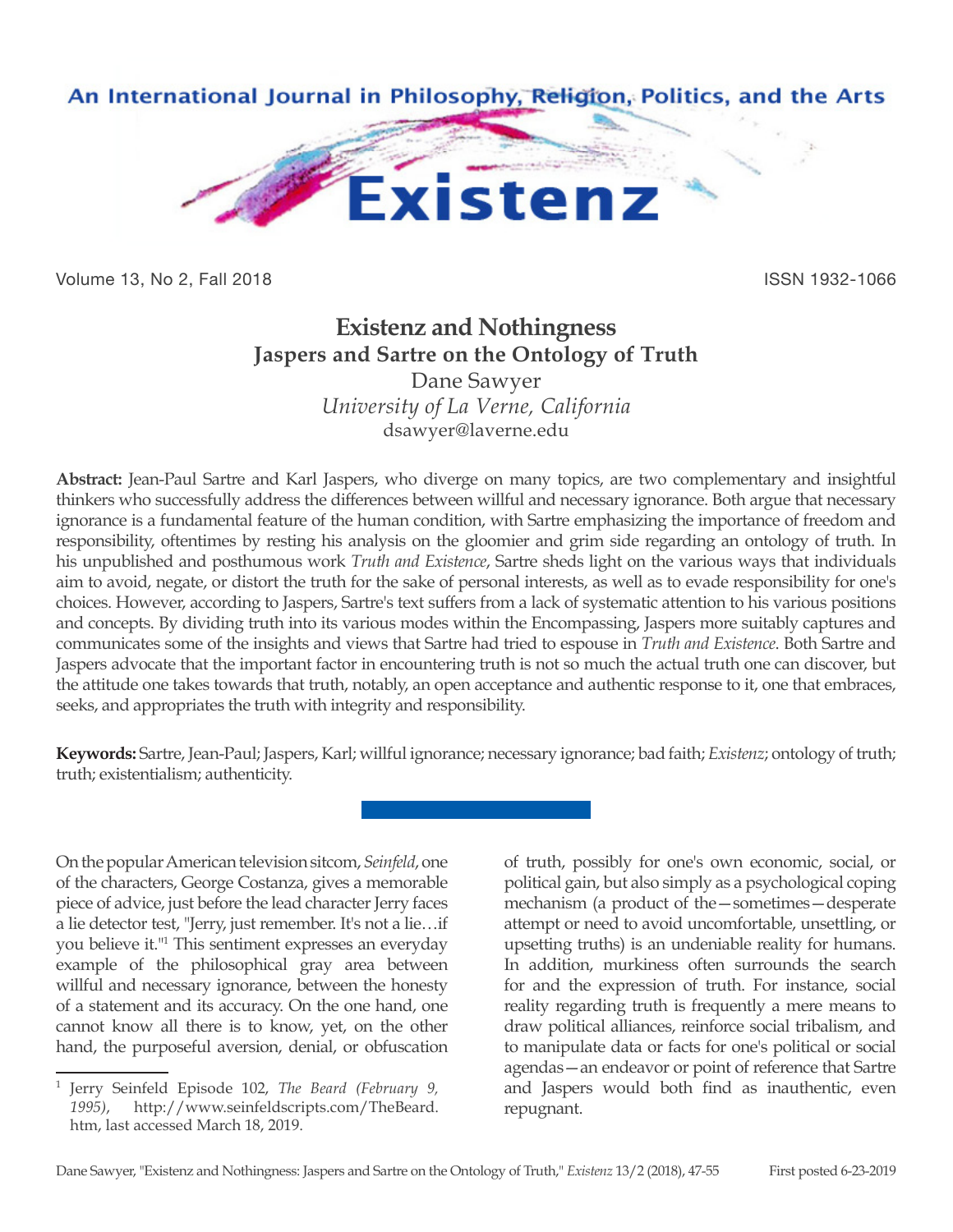In my estimation, Karl Jaspers rightfully highlights the perspectival nature and complexity of truth, taking note that, in what he calls "the Encompassing," truth is divided into its various modes of existence, consciousness-in-general, and spirit. Jaspers describes the first mode of the Encompassing as existence (*Dasein*), which is embodied by our empirical, day-to-day lived experience and is primarily manifested in one's concrete engagement with life, projects, tasks, and others. The second mode of the Encompassing, consciousnessin-general (*Bewußtsein überhaupt*), describes the realm of what is often referred to in common vernacular as objective or universal truths—those truths associated with logic, mathematics, and scientific knowledge. The truths in this mode are public and verifiable. The third mode of the Encompassing, spirit (*Geist*), expresses the whole of the human experience as it is understood in terms of unities, that is, as concrete universals based on the historical and contextual situation of one's own and a community's existence. As Jaspers states, it is "the totality of intelligible thought, action, and feeling—a totality which is not a closed object for knowledge."2 In other words, spirit operates through existence and consciousness-in-general to make grander claims and statements regarding the situation in which one finds oneself and one's place in the larger cosmos. Examples of this mode include art, ethnic or cultural traditions, political systems, and religion.

Jaspers harmonizes the fact that truth is dependent on the lens and purpose through which one investigates it, and the fact that there are multiple factors that contribute to what makes a particular act, claim, or method correct or useful. Still, what makes something true or right is subject to the conflict, according to Jaspers, between the exception and the authority. He states, "The exception, by its actuality, destroys permanent and universally valid truth. And authority, by its actuality, fetters every particular truth claiming absolute autonomy."3 The idea of an exception has both positive and negative potential outcomes, as exceptional cases and people certainly exist, but also, at the same time, any person, movement, or group could effectively—under the guide of inauthenticity or bad faith—conceptualize

itself as an exception, thereby justifying its own truth, regardless of whether that perspective is actually grounded in existence, consciousness-in-general, or spirit. Authority, on the other hand, signals for Jaspers the unity of truth as it is conceptualized in a historical context, and for the person who lives by it. In that sense, authority's historical character is constantly in tension and in motion with exception, and the strain between such frictions often discloses the darker, psychological, and existential sides of epistemology: the intentional avoidance of distressing or unsettling truths. In what might be labeled a form of the "fallacy of uniqueness" or simply a search for exoneration, people often seek those opinions and mediums that confirm their beliefs or prejudices rather than inform their beliefs, or simply rationalize behavior that otherwise would be considered indecent, imprudent, or down-right unethical. In what follows, Jaspers' concept of *Existenz* and Sartre's notion of bad faith is treated side-by-side to arrive at an outline for an ontology of truth.

Sartre never published a formal epistemology, but an unpublished manuscript touching upon this topic surfaced posthumously and has been published under the title *Truth and Existence*. 4 In the introduction, the editor, Ronald Aronson, states that it was written, in part, as a response to Martin Heidegger's *Essence of Truth*, but Sartre's analysis is less an epistemology and more an ontology of truth meant to address ethical issues surrounding freedom, action, and self-deception (*STE* ix). In short, Sartre offers his readers an ethics of truth.

 In *Truth and Existence*, Sartre focuses largely on the French concept *ignorer*, a term that can mean "not knowing," but may also connote a sense of "avoiding knowledge," either through indifference or intention. The English terms "ignorance" and "ignoring" are linked etymologically in part to the French *ignorer* and capture the dual nature of ignorance that Sartre attempts to differentiate. Ignorance in the sense of not knowing is a condition of human existence and cannot be avoided (Sartre labels it "necessary ignorance"), while ignorance in the sense of ignoring and avoiding knowledge (a kind of "willful ignorance") involves an intentional and volitional act on the part of the person. In other words, Sartre focuses largely on what in English we would call "ignoring" the truth as a means to illuminate the

<sup>2</sup> Karl Jaspers, *Reason and Existenz*, transl. William Earle, Milwaukee, WI: Marquette University Press 1997, p. 57. [Henceforth cited as *JRE*]

<sup>3</sup> Karl Jaspers, *Philosophy of Existence*, transl. Richard F. Grabau, Philadelphia, PA: University of Pennsylvania Press 1971, p. 44. [Henceforth cited as *JPE*]

<sup>4</sup> Jean-Paul Sartre, *Truth and Existence*, transl. Adrian van den Hoven, Chicago, IL: The University of Chicago Press, 1992. [Henceforth cited as *STE*]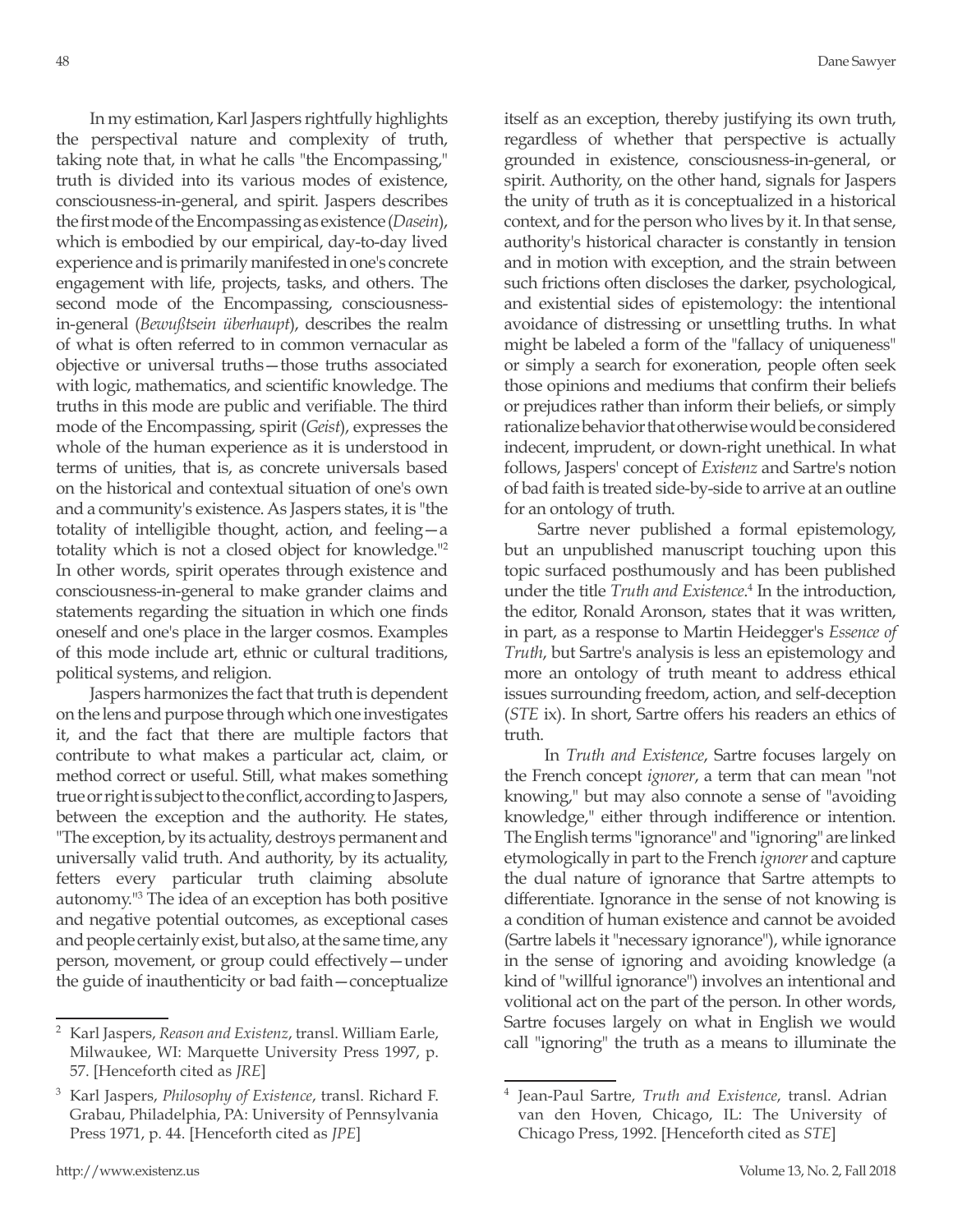ways in which we intentionally or purposefully avoid or hide certain truths about the world and ourselves, thus highlighting another form of bad faith that he had spelled out in *Being and Nothingness*. Sartre states,

since the truth is illumination through an act and the act is choice, I must decide the truth and want it; therefore I am able to not want it. The condition of there being truth is the perpetual possibility of refusing it. [*STE* 27]

In short, truth and error are made possible through human affirmation or negation, both of which are expressions of our fundamental freedom as human beings. Sartre writes, "truth is my possibility awaiting me…To say that I do not know is to say that I am aware that I can know, that is, the world is *already* knowable" (*STE* 19). For Sartre, we are not merely responsible for the acts we commit but also for the acts we do not commit, as we choose one path or project over another. For Sartre, coming face-to-face with this fact is one step toward living an authentic life, whereby I recognize that by ignoring one area of life or the world in favor of another, I am making a choice that reflects my priorities, and thus if I choose to pay no attention to certain truths, whether about myself or the world, I am—at least in some sense—responsible for that choice. According to Sartre, pleading innocence through ignorance does not excuse or justify one's behavior in many cases.

Like Jaspers, Sartre also conceives of knowledge as a product of intersubjectivity. In particular, knowledge for its own sake, says Sartre, reveals two dimensions about the human condition. First, since consciousness is intentional and always about something, its very nature is to unveil the objects of the world (what Sartre calls the unveiling of being-in-itself by being-for-itself): "the already known, insofar as it is only this limited unveiling, is an in-itself (object, law) that I recover in the for-itself by transcending it towards a new unveiling" (*STE* 6). To some extent, Sartre and Jaspers share this view of consciousness. For instance, in *Philosophy of Existence*, Jaspers comments on Immanuel Kant's notion of transcendental deduction and writes, "all 'being for us' is an appearance of 'being in itself' as it presents itself to the consciousness-in-general that encompasses all being for us" (*JPE* 20). Sartre's second condition relates to the following: An individual's insights can be communicated or given to others, who can then make them their own, which, in turn, inform their future goals and purposes. Sartre states, "the disclosure enters the rank of signifying object, of indicating object, and

it is then recovered by the sole fact that the indication becomes for the other an instrument that becomes one with his own behavior" (*STE* 6-7). Again, Jaspers describes this situation in similar terms, "we are what we are only through the community of mutually conscious understandings…Truth…cannot be separated from communicability. It only appears in time as a realitythrough-communication" (*JRE* 77, 79). In other words, humans enter history at the intersection between the individual and others; perception and judgment are an intertwined and inter-individual phenomenon. Sartre writes that truth

is the In-itself as it has appeared to a for-itself when its appearance, as subjective, unveils itself to another foritself as in-itself. And in turn, for me as absolute subject who was the first to unveil, my unveiling, which was purely lived, is given back to me as absolute-object by the other if first of all I give it to him. [*STE* 7]

In this view, truth is both personal and shared, and ultimately these two aspects are inseparable. A similar thought is expressed by Jaspers: "not only factually am I not for myself alone, but I cannot even become myself alone without emerging out of my being for others" (*JRE* 80).

Sartre's rhetoric, terminology, and arguments are convoluted and difficult to clearly categorize in terms of traditional Western philosophical views concerning the nature of epistemology. One obvious explanation for this obscurity is the fact that *Truth and Existence* was only posthumously published and therefore was never submitted to scrutiny by Sartre for its logical coherence and systematic consistency. In addition, Sartre often rushed his writing and wrote voluminously and on an enormously wide range of topics, which sometimes resulted in not thoroughly worked out positions and arguments, as well as thorough revisions or edits. In other words, Sartre often utilized the phenomenological method as a way to avoid having to entertain some of the argumentation and structuring of arguments that are so prevalent in analytic philosophy. Sartre tended to stay on the side of persuasive description as opposed to argumentation (though, of course, he does offer arguments on occasion in his work). In short, Sartre might not have cared or even been concerned about the tensions in his epistemological framework. Still, the fact that he had never published it suggests he considered it to be a draft; besides, it was also written during a transitional period in his career (similar points can be made about his unpublished *Notebook for an*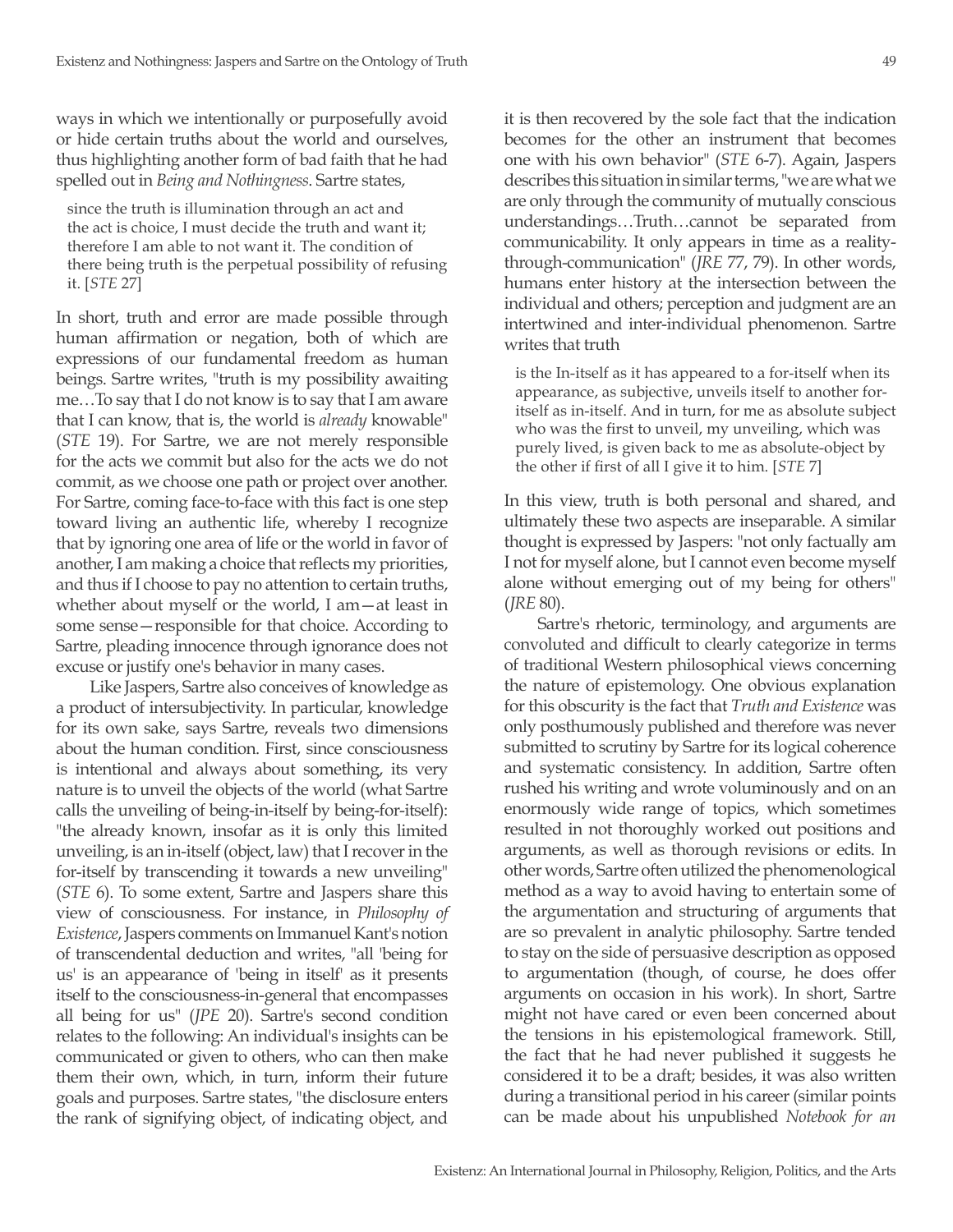*Ethics*, which has also been published posthumously). Nevertheless, his manuscript comprises approximately eighty pages, and there are places where Sartre has shown some attention to edits and comments to his own writing, so he at least reviewed the writing to some extent.

To map out Sartre's epistemology, there are a few potential positions one could consider. Ron Aronson, for instance, highlights in the introduction to *Truth and Existence* that Sartre seems to border on absolute realism, absolute intuitionism, and absolute subjectivism, all simultaneously.<sup>5</sup> In my estimation, however, Sartre is basically in fundamental agreement with Jaspers' overall views that truth is individual (existence), universal (consciousness-in-general), and communal (spirit); Sartre just does not quite have the philosophical vocabulary to make these distinctions as clearly as Jaspers does, and thus he engages in some terminological word-play to make his claims fit the language and ontology of *Being and Nothingness* (*STE* xxii-xxiii). Thus, Aronson has a point that we can find Sartre at times describing perception of an object as if it were simply there, independent of my perception of it, until it is unveiled by us, that is, we are confronted with a form of realism: "The essence of truth is the 'there is' [*il y a*] of 'there is being'" (*STE* 4). In other places, Sartre's language suggests a view more akin to intuitionism, the view that we are directly and immediately aware of an object as an object: "At the level of the *cogito* it becomes useless to speak of truth because we have only *being* (existence)" (*STE* 4). Still, at other times, Sartre borders on subjectivism, or the perspective that knowledge is merely subjective, thereby obfuscating access to any final form of external or objective truth:

truth is not a logical and universal organization of abstract "truths": it is the totality of Being to the extent that it is manifested as a there is in the historialization of human-reality. [*STE* 50]

Sartre seems to suggest that he can simply embody all of these philosophical views simultaneously without having to clarify how all of these perspectives could somehow cohere together, or even if they can at all. In my assessment, Sartre is aiming to transcend the traditional idealism-realism debate about how one perceives and engages with the world. As he suggests in *Being and Nothingness*, the debate does not capture the basic features of consciousness, which embodies a direct engagement with the world and the objects in it. In this sense, Sartre agrees with Heidegger that we are beingsin-the-world, a fact that simply cannot be doubted. Yet, our consciousness is colored by our aims, projects, and desires, so that we do not simply see the world as it is "in-itself" but in relation to our subjective and active engagement with the world. There is no perspective-less view of the world, no place to stand outside of existence itself that could allow us to capture the whole; in other words, all truth by its nature is perspectival, but that does not mean it is merely subjective (truths can still be more or less objective, just not boundless and without any sense of horizon or context). Sartre's obvious example is when he describes going into a café looking for his friend, Pierre: Sartre does not see everything in the room but notices the fact that Pierre is not there, a fact that suggests consciousness does more than simply and non-judgmentally observe with bare attention the objects of the world, but nor does it deny that one is not directly conscious of the people and objects in the café as one is surveying it. Still, I readily admit that granting or utilizing this description of Sartre's view does not fully answer the question of where one would place Sartre in terms of traditional epistemological views (other than just stating that he is not playing the same language game), but this limitation should not discourage us from considering Sartre's arguments; rather, Sartre's seeming limitations here actually invite the insights and perspectives of Jaspers at this point as a complement to Sartre's epistemology.

Jaspers, I argue, is better equipped terminologically to explain what Sartre seems to be aiming at epistemologically. As I have stated earlier, Jaspers distinguishes truth into its various modes as they appear within the Encompassing, or "that within which every particular horizon is enclosed as in something absolutely comprehensive which is no longer visible as a horizon at all" (*JRE* 52). In this sense, the Encompassing is not merely the horizon in which all knowledge and experience is made possible, since any horizon signals something further that would surround that given horizon, but, as Richard Grabau highlights in the preface to *Philosophy of Existence*, the Encompassing is the "form of our awareness of being which underlies all our scientific and common-sense knowledge and which is given expression in the myths and rituals of religion" (*JPE* xv). As Jaspers claims, "We always

<sup>5</sup> Ronald Aronson, "Introduction: The Ethics of Truth" in, *Truth and Existence*, ed. Ronald Aronson, Chicago, IL: The University of Chicago Press 1992, pp. vii-xlii. [Henceforth cited as *AET*]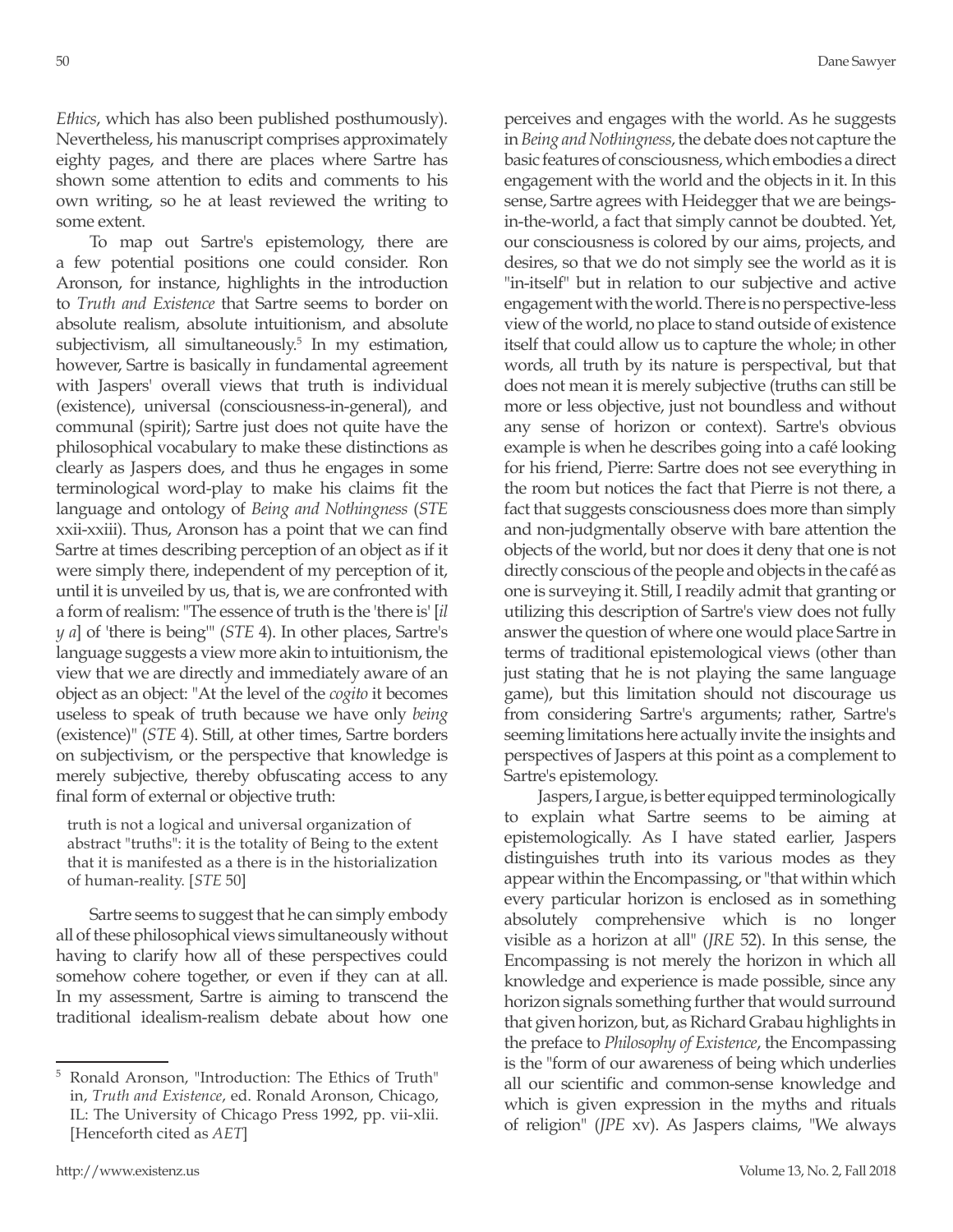live, as it were, within a horizon of our knowledge" (*JPE* 17), but that horizon is limited, fragmented, and partial. As a result, the Encompassing is not an actual object of our experience but structures our moods and motivations, emotions, and felt experiences and thoughts. The Encompassing appears in two modes: the world and being itself. In between world and being, humans engage with the world through existence, consciousness-in-general, and spirit, all of which have claim to their own unique form of truth. In the mode of existence, Jaspers claims that truth is individual and pragmatic: "*Truth* is what furthers existence (life), what works; falsity is what harms, limits, paralyzes it" (*JPE* 36). Thus, in the mode of existence, truth enhances and preserves life on an individual level in a way that might not hold once one were to analyze it from a general level, which brings us to the second mode of existence: consciousness-in-general. In this mode, truth is akin to the scientific project, a rational and conceptual understanding of the world that is public and verifiable, universal and objective. As Jaspers states, "It proves itself by evidence" (*JPE* 39); in contrast, existence relies on usefulness in practice. Finally, Jaspers introduces spirit, a third mode of truth in the Encompassing that somewhat synthesizes existence and consciousnessin-general; it is embodied by custom, tradition, organizations, religious institutions, and cultures. Spirit is both universal and concrete—effectively combining existence and consciousness-in-general—for spirit is always manifested holistically and historically. Jaspers writes, "Truth of the spirit exists by virtue of membership in a self-elucidating and self-contained whole" (*JPE* 37). Put slightly differently, "spirit is the totality of intelligible thought, action, and feeling" (*JRE*  57).

All three of these imminent modes of the Encompassing contain their own truths. This means they all interrelate yet are also partial, never being able to fully capture the whole or absolutize themselves as the only valid or sound form of truth. Thus, for Jaspers—and for Sartre—truth is always discovered on the ground of ignorance. In other words, necessary ignorance is a part of our very condition as human beings; in fact, necessary ignorance is what makes truth possible on this account, as well as what also makes it possible for us to have three separate modes of truth, none of which can claim an ultimately superior position in relation to the other two: "In our research we move about within the encompassing that we are by making our existence in an object for ourselves, acting upon it

and manipulating it; but as we do this it must at the same time let us know that we never have it in hand" (*JPE* 23). Willful ignorance, for Jaspers, will be reserved for the transcendent modes of the Encompassing: *Existenz* and transcendence (a topic that is addressed anon).

Sartre spends much of *Truth and Existence*  discussing the internal links between ignorance and knowledge, focusing most of his attention on willful ignorance and the last quarter of the text on necessary ignorance. His driving aim in this text is similar to many of his early psychological writings: Shine light on the various realms of the human condition as active expressions of human freedom. As Aronson states, "Sartre's goal is to transform apparent passivity into activity, states into acts: to reveal human choice, freedom, and spontaneity at the center of psychology and ontology" (*AET* xv). On the one hand, Sartre wants to argue that we willfully ignore and avoid the truth; on the other hand, the human condition is one of ignorance; our knowledge of the world and ourselves is simply limited. The question, then, for Sartre, is: How does one move from the view that ignorance is the necessary condition of all knowledge to the idea that one chooses to ignore knowledge and reality?

Sartre locates his answer within the human psychological capacity for anticipation. In *Being and Nothingness*, he describes humans as acting toward what is not yet, that is, human aims and goals transcend towards realizing projects, regardless whether these are simply future states of being or one's attempts to shape or manipulate future outcomes in order to suit one's interests or objectives. Thus, through the constant psychological state of anticipation, the world is revealed to us based on one's preferences and expectations. Anticipation, Sartre argues, "functions as a measure and guiding schema of vision" (*STE* 22). In a profound sense, says Sartre, "I create what is" (*STE* 22). Thus, traditions contribute greatly to what will be revealed as true; if one changes the tradition, this amounts to changing the truth and the experience. Sartre writes, "in changing their traditions they will change their experience. We can look directly at an object and not see it if it is not given in a perspective that is part of behavior" (*STE* 19-20). In other words, anticipation is an active disposition and not passive contemplation or observation. For instance, "Persuaded that that something is a tree," Sartre argues, "I generate the tree on that something, just as Kant insists that to perceive a line is to draw it" (*STE* 22). Sartre's point is that we can carve up the world in a variety of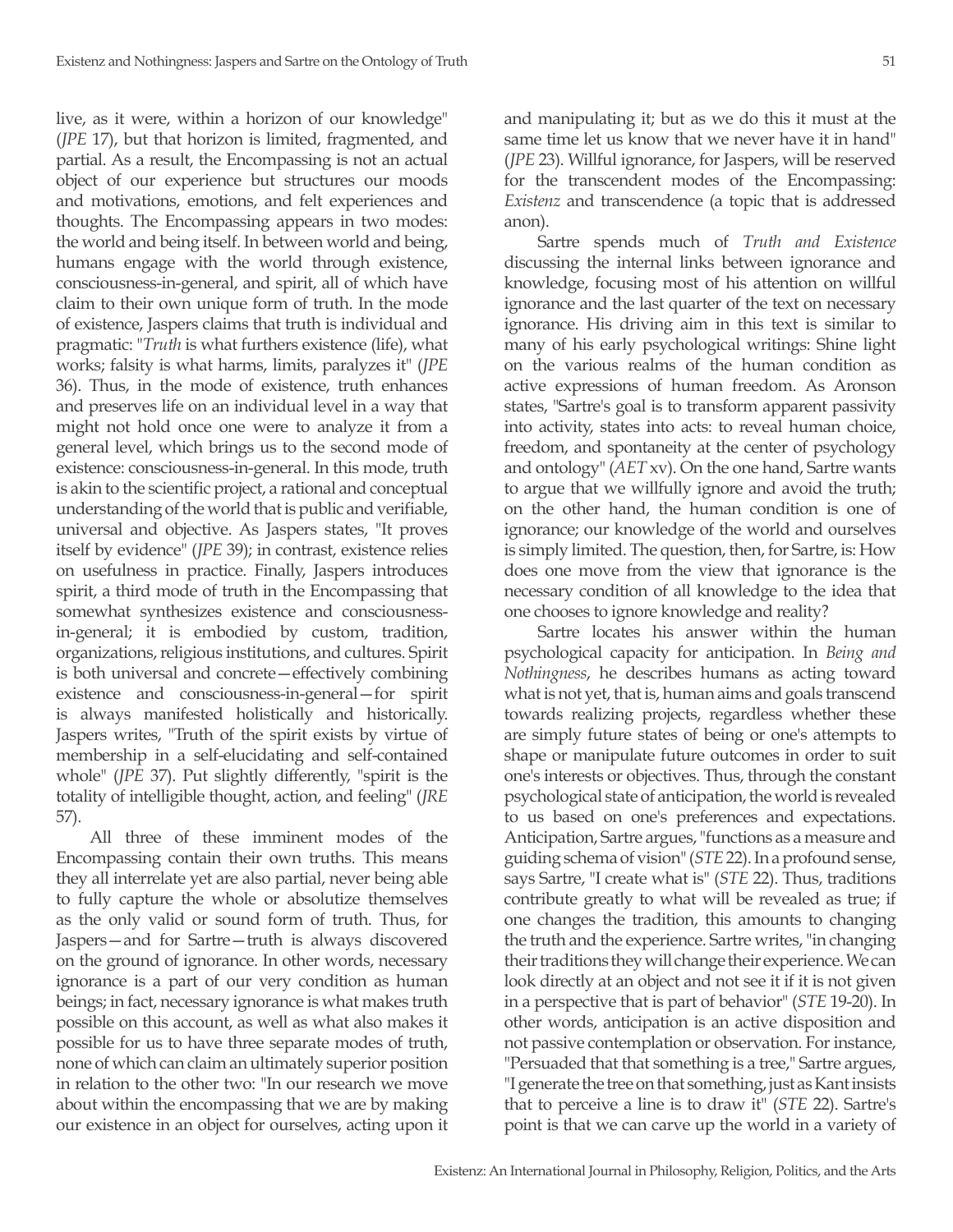different ways based on our interests, concerns, and expectations, and these distinctions in some sense create the very world in which we live and navigate. Sartre's view, I think, provides some justification for accepting Jaspers' distinction of truths into various modes, since truth also depends on cultural interests (spirit), on pragmatic interests and concerns (existence), and on what can be thought as logically and objectively possible (consciousness-in-general).

One's conscious ability to anticipate explains what makes error possible and enables the distinction between necessary and willful ignorance. According to Sartre, error is a negative verification of anticipation. He writes, "once the anticipation has been verified it can just as easily return to its nature as anticipation" (*STE* 24). For instance, if I add salt to the food on my plate, I might notice the container to my right as a saltshaker, however, so argues Sartre, "if someone, taking advantage of my not paying attention, has replaced the salt with sugar, the structure of my verifying behavior is not modified" (*STE* 25). In such a situation, truth has transformed into error without fundamentally altering in nature. In short, as soon as one moves from a stance of verifying our anticipations, error becomes a permanent risk. The task of verification, then, becomes a circular and continuous process. In the words of Jaspers: "Reason is always too little when it is enclosed within final and determinate forms, and it is always too much when it appears as a self-sufficient substitute" (*JRE* 66). In my view, Sartre is actually describing here the existence mode of truth for Jaspers, where one's pragmatic concerns dictate the truth of an action or proposition. Jaspers claims:

Truth [in the mode of existence] does not lie in something permanent and already known, or in something knowable, or in something unconditioned; it lies in whatever arises here and now in the immediate situation, and in what results. [*JPE* 37]

Incorporating Jaspers in an attempt to clarify Sartre's position can help to explain Sartre's next move in his argument. Since one's pragmatic concerns are fundamentally and consistently being either satisfied or shown as mistaken, despite the fact that truth also arises on this everyday level, as a consequence, one may choose to reject one's task of unveiling being, which, for Sartre, contradicts one's very existence in the world (what he calls upsurge). One cannot avoid consciously perceiving the world, nor can one escape anticipation being a part of everyday activities; nonetheless one can avoid truth by refusing to anticipate certain possibilities, by denying what is being observed, or by simply wanting the world and personal reality to be different than they indeed are. In short, the origin of ignorance is prolonged by choice and lying (to others or to oneself).

To dramatize his point, Sartre describes a woman (named "T.") who likely has tuberculosis but refuses to see the doctor. According to Sartre, T.'s fear of the truth is also the fear of her freedom, as the doctor could ease her worries but also verify them. But her visiting the doctor would also transform the possible into a definite, where the tuberculosis might or might not show itself in all its severity, reveal itself through testing and analyses, and bring new meaning to the symptoms that up until now have merely been isolated phenomena (such as fevers, coughs, and so on). Once T. decides not to consult the physician, according to Sartre, she is aiming to "minimize being." Sartre writes:

Since [the tuberculosis] has not been taken into consideration, there is no obligation to deal with it. It would not force T. to choose herself against it, to assume it, to take her responsibilities for being ill with tuberculosis. [*STE* 34]

To verify tuberculosis would also be to create it. As Sartre argues, "in the formula 'to create what is' she insists on the 'to create' and drops the 'is'" (*STE* 34). Sartre's wording suggests that T. prefers to live in a fantasy or imaginative world, and not the world as it is (in the mode of existence). Sartre is by no means denying the importance of creativity or imagination since these are operating even in most basic interactions with the world—but certainly they can pose a threat to or an escape from encountering reality in its most benign but also most troubling circumstances.

In T.'s case, her willful ignorance is not simply a refusal to understand or see (for instance, as one decides not to see what is unpleasant). Rather, the point is to not destroy being but, as Sartre points out, "to allow it to collapse in its night without intervening, by leaving to it all responsibility for this annihilation" (*STE* 33). Analogously, Sartre compares the woman's actions to a person who allows an enemy to drown without attempting to come to the rescue (passive calamity), as opposed to a person who directly murders an opponent (active calamity). An active calamity is epistemologically similar to simply refusing to understand something unpleasant, just as T.'s actions resemble the washing clean one's hands by claiming innocence. Sartre argues, "It's not I who kills my enemy. He shouldn't have got into the boat; it is his own fault that he died and I wash my hands of it" (*STE* 33). In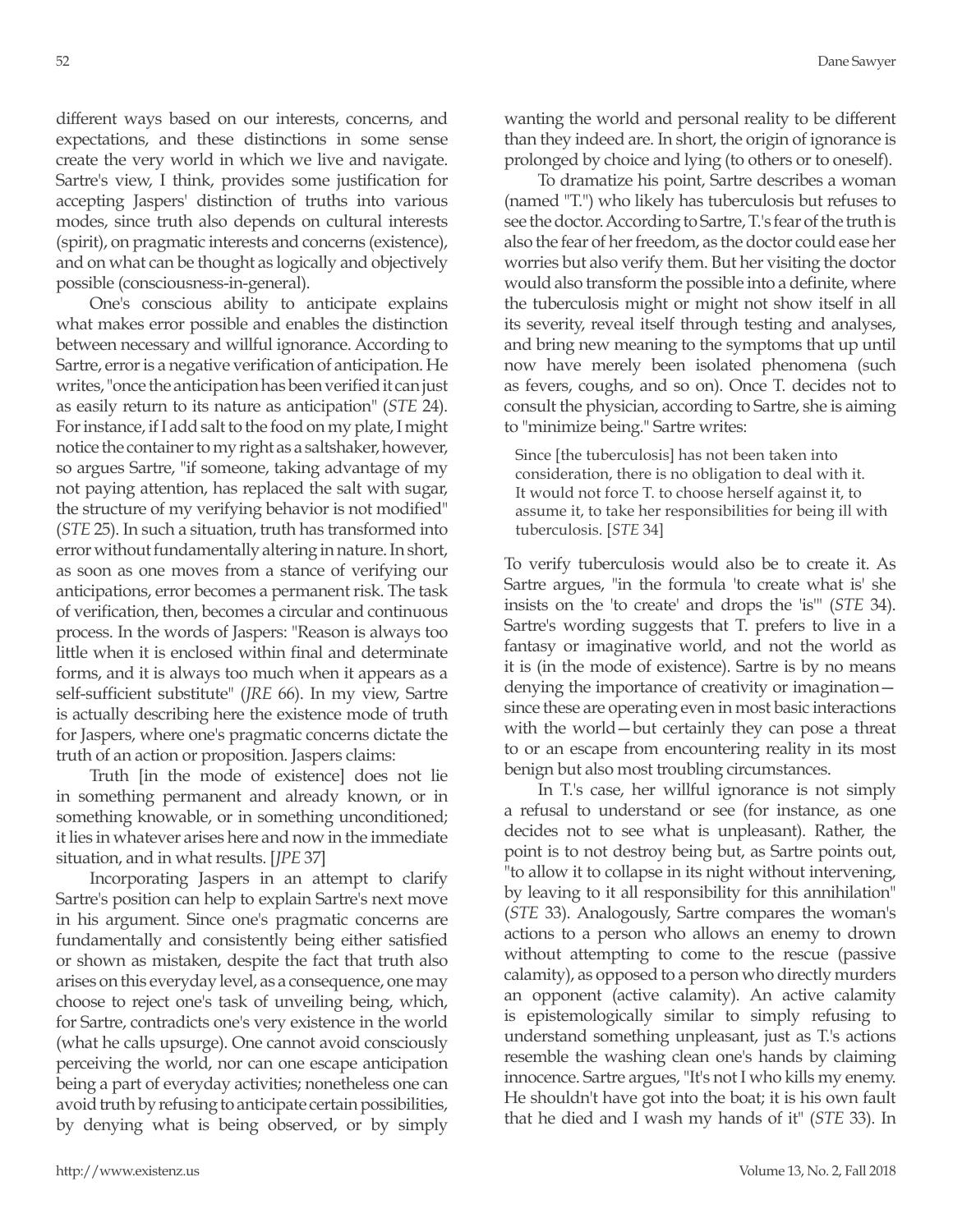other words, ignorance through ignoring the truth is tantamount to letting being collapse, a contradiction of the very nature of consciousness as unveiling being. In this context Sartre concludes, "ignorance itself as a project is a mode of knowledge since, if I want to ignore Being, it is because I affirm that it is knowable" (*STE* 33).

Sartre's fundamental assumption is that consciousness is free to either actively accept its responsibilities or actively evade them. Therefore, the appeal to destiny or fate will not solve T.'s dilemma, for they also embody an attempt to ignore being, as is evident, in Sartre's view, in such common statements as "We must let Nature takes its course," or "If it kills me; it kills me; if I survive; I survive" (*STE* 39). In the case of T., she knows what she ignores, utilizing affirmation, distraction, and forgetfulness as strategies to claim her life rather than to succumb to it. Each individual symptom or experience, for instance, will be lived passively and without anticipation. As Sartre claims, "This cough, this spitting of blood, this fever will be lived for themselves, and since only the anticipatory act allows us to see them, they will not be seen" (*STE* 35). In other words, T. is refusing anticipation, thereby claiming her freedom; she disregards the coughs, conceiving them as instances of "undefined little spasms." In addition, T. may engage in what Sartre calls distraction: "to steadily and constantly illuminate one area in order to leave the rest in the dark" (*STE* 37). In this strategy, T. basically prefers her ability to negate certain aspects of the world in favor of others, that is, focus on something other than the potential problem at hand, a willful tuning out instead of tuning in. Finally, T. can opt for forgetfulness by "letting the symptoms of her sickness plunge into Nothingness, by not totalizing them in the unity of an organic development" (*STE* 37). In other words, T. isolates each individual effect or symptom of tuberculosis, which ultimately point to the existence of the disease, and chooses not to see any of it as being related to one another: "In a word, she wants to forget the possibility of this tuberculosis and to ignore the truth of this tuberculosis in case this truth were realized" (*STE* 40).

A common thread throughout such attempts to evade the actuality of facts is to place oneself in a stance of general indifference to the future, what Sartre calls a denial of one's transcendence (that is, one's ability to overreach any fact that is true for one's beliefs in order to realize anticipated projects). In *Being and Nothingness*, Sartre argues that most often bad faith results from a denial of either one of the two facets of the human condition: one's facticity or one's transcendence. The example of T. falls into the denial of the realm of facticity, that is, a rejection of the facts that are true to one's situation. However, also the role that transcendence plays in one's life can be denied. In T.'s case, seeing a doctor was brushed off by engulfing herself in a myriad of tasks. Sartre comments on T.'s strategy to prevent herself from going to the doctor as follows:

she creates a value system which makes it more important to visit that friend than to go and see the doctor, or instead she is too busy socially; she is not able to go to the doctor, she does not have the time. [*STE* 41]

Such acts of denial are common and find their way into the common vernacular with such statements as "I must," whereas Sartre aptly points out that under many such incidences—though not all, of course—the truth is more comparable to "I want to" or "I do not want to," as opposed to "I have to," or "I must." In short, while we often do not want to admit it to ourselves, the statements "I cannot" or "I must" are often utilized as excuses for the fact that we actually could attend that friend's party, for example, yet we value some other event or commitment more. Sartre harshly and unsympathetically reminds us that such decisions place no commitment or obligation completely out of the bounds of personal choice and responsibility, which include not just the choices we make but also the choices we do not make as a result of choosing one course of action over and against another.

None of the above dismisses the fact that human beings are fundamentally ignorant by nature, in the sense of not knowing. Sartre, sounding much like Jaspers, highlights that "truth always reveals itself against a horizon of ignorance which constitutes its possibilities of development and life" (*STE* 65). In fact, for Sartre, truth appears in three possible ways: "it is my truth [for Jaspers, existence], it is truth that has become for the other [closely to Jaspers' "spirit"]; it is universal truth [for Jaspers, consciousness-in-general]" (*STE* 65). In short, for Sartre, necessary ignorance is once again tied to the freedom of one's consciousness and the one of others through the very fact that one must ignore one part of reality in order to know another part of it, that is, anticipation limits the scope of our investigation and experience, thus determining what kind of truth will be revealed. Sartre writes, "ignorance must inhabit all truth not only as the soil from which Truth draws its origin and can be rediscovered in transcended form as its temporalization…but also as its finitude, as its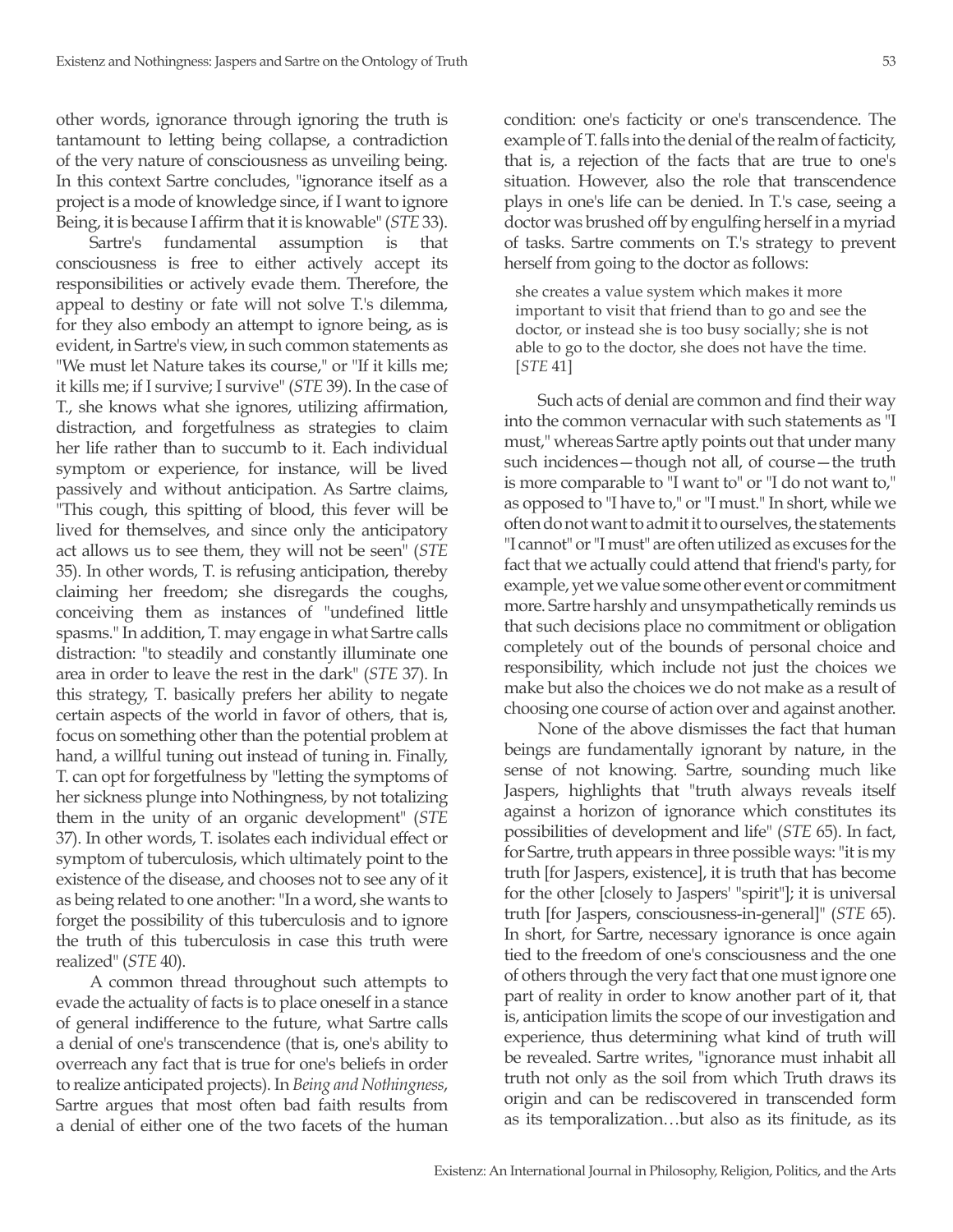shadowy side" (*STE* 59). Similarly, Aronson perceptively points out that necessary ignorance highlights "the fact that much of being necessarily remains in the dark, the other side of the coin" (*AET* xxi). Thus, verification embodies a choice to limit oneself, every fragment or token of knowledge contains its own finitude, and no historical act is capable of viewing itself with the kind of objectivity it hopes for. Sartre writes:

each truth is simultaneously closed and open. It appears as the presence in person of the In-itself, with a circular horizon of meanings [*significations*] that close the look [*regard*]. And it is simultaneously open insofar as these meanings are not verified but only presumed, and insofar as it remains undetermined what subsequent use the alter ego, and later on *the others*, will therefore make of this truth. [*STE* 64]

Jaspers agrees that truth can only become, and must not stagnate into dogmatism but remain open and communicative. He advises to maintain "a radical openness of the will to communicate in actuality—a will, however, that can never fulfill itself except in an historical moment which, precisely as such, becomes incommunicable" (*JRE* 95). In short, willful denial of truth is a product of the perspectival nature of knowledge and permeates one's search for and embodiment of truth, but also makes truth possible as an expression of human freedom, transcendence, and responsibility. In a sense, the kind of truth we discover is partly the product of what lens or perspective with which we choose to investigate the issue or problem. What Sartre adds to Jaspers on this point is the emphasis on anticipation, and since all forms of truth are related to human engagement with the world in the form of anticipation and reception, Jaspers is right in dividing the human modes of existence into differing modes, each unique to the particular anticipatory purpose at hand. The common misconception is to simply assume there is a singular, universal form of truth that encapsulates all other truths, a point of view that leads to the common division of ideas into the merely subjective or opinion and the objective or factual. Sartre and Jaspers correctly see that this dichotomy is itself based on our prior anticipations and projects, and none of its terms can capture the whole or entirety of the human condition. Hence, one must learn to respect these various modes of knowledge as providing insight into human experience that is simultaneously personal, universal, and informed by culture and ethnicity.

In the end, humans tend to ignore certain truths in

order to realize others. As Sartre writes,

my truth appears on the ground of ignorance of innumerable other truths, and the interiorization of my finitude, or choice, implies that I decide to not know [*ignorer*] in order to know—to not know [*ignorer*] the rest in order to know this. [*STE* 68]

The challenge is not ignorance itself, which is unavoidable, but rather the stance one takes toward reality, which will undoubtedly either reveal or conceal certain truths about oneself and the world. Sartre notices that even one's necessary ignorance is a product of the capacity to freely choose, but the important consideration under investigation is the motivating factors for what one chooses to believe and to ignore, and Sartre pressures us to ask oneself with candid integrity and sincerity why one upholds certain beliefs. In other words, Sartre is emphatically encouraging his readers that they become authentic and take responsibility for their life, signaling another point of contact with Jaspers, who notes that there is an inextricable link between reason and *Existenz*: "Each exists only through the other. They mutually develop one another and find through one another clarity and reality" (*JRE* 68). Without *Existenz*, human lives are fundamentally lacking in integrity, possibility, and authenticity: "Without Transcendence, Existenz becomes sterile, loveless, and demonic defiance… Without reason, Existenz is inactive, sleeping, and as though not there" (*JRE* 68-9). In other words, what one believes, and what one says to oneself and others about the possibilities and lived experiences and choices actually does matter—avoiding or not facing up to truth may close doors with regard to unique and authentic possibilities in life, while at the same time it may also serve as a creative outlet for adding meaning to one's life.

Still, a few lingering questions remain for Sartre: What is the criterion for truth? How do we know we are encountering the truth? Sartre confidently states, truth is "Being as presence" (*STE* 61), a vague and ambiguous statement, for sure. Most likely Aronson is correct with his assessment that Sartre does not mean bare sense perception, "but the more complex and sophisticated process of perception aided by instruments and guided by a theory" (*AET* xxii). For example, Galileo's insights regarding the nature of the solar system likely fall within such a criterion, which utilize evidence from tools not located in perception but are guided by vision and theory—a combination of consciousness-in-general and